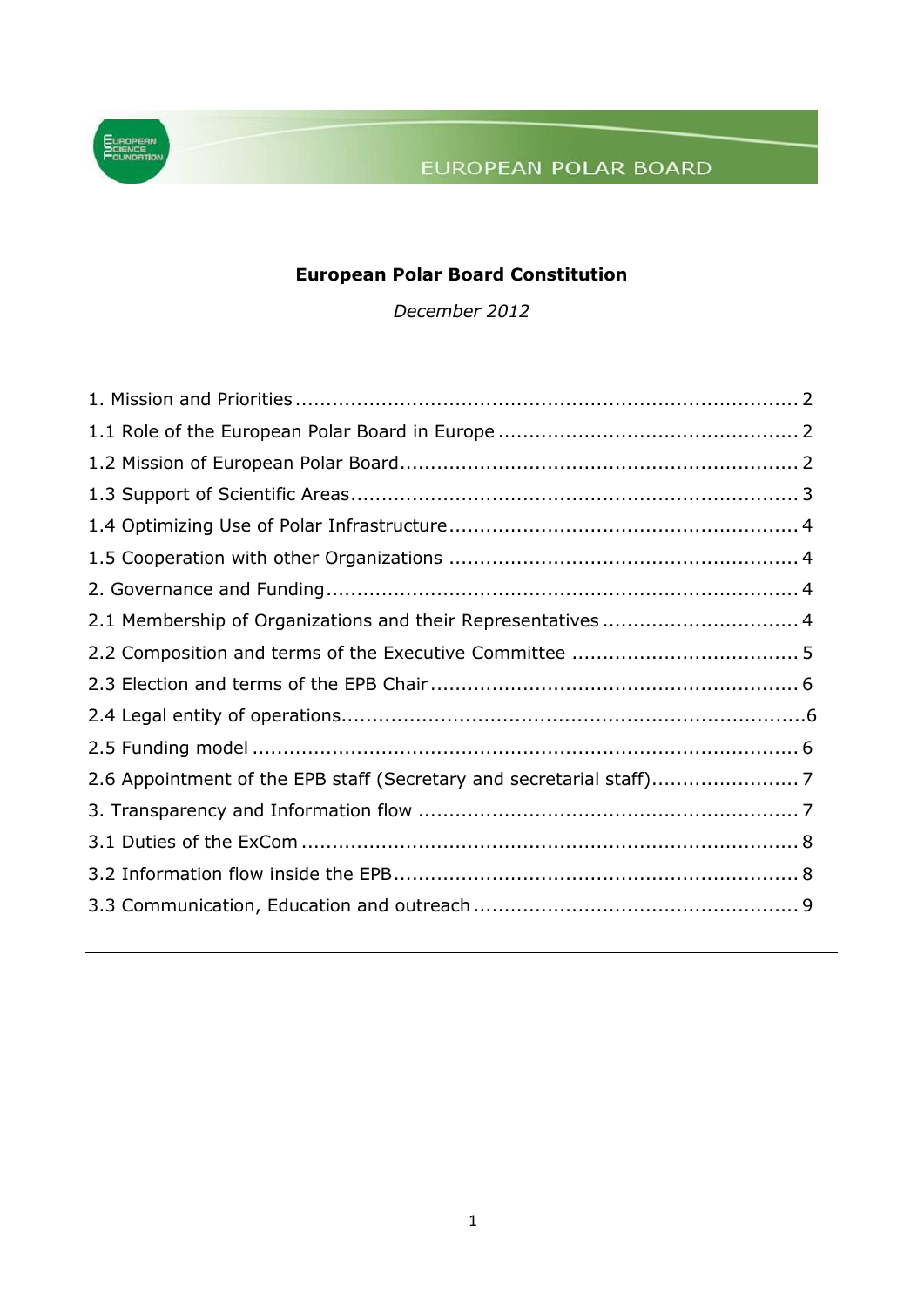# <span id="page-1-0"></span>**1. Mission and Priorities**

The European Polar Board is an independent and strong voice of European Polar Research. The general task of EPB is that of a think tank and coordinating body. EPB members realize the advantages provided by this European Board and support it actively.

EPB is the central body to advance coordination in polar research and infrastructure effectively and foster multilateral collaboration in European polar research.

The strengths of the European Polar Board are:

- Bipolar vision (Arctic and Antarctic)
- European context
- Composite comprehensive membership (a mix of scientific competence and managerial skill)
- Actions to support scientific cooperation, networking of polar facilities and field operations.

The EPB aims to deliver to its member organizations:

- the highest quality service in line with their expectations and
- added value to their national polar programmes through their investments in EPB.

### <span id="page-1-1"></span>**1.1 Role of the European Polar Board in Europe**

The European Polar Board (EPB) has the principal role to be the voice of European polar research and to facilitate cooperation in all fields of polar science in its member states across Europe.

Provide a forum for the comprehensive inclusion of all relevant partners in Europe and the broad coverage of all scientific fields of polar research.

Promote polar research to the European Community based on its bipolar vision.

Provide a central organisational structure supporting European polar science. This has been codified in an Memorandum of a European Polar Framework between European partners and is outlined in the 2010 Strategy Paper "European Research in the Polar Regions: Relevance, strategic context and setting future directions in the European Research Area".

Support development of joint scientific programmes, in optimized use of European research infrastructures and in representation of polar issues within European research framework programmes.

### <span id="page-1-2"></span>**1.2 Mission of European Polar Board**

The general mission and role of EPB within European polar science encompasses:

#### **• Identifying future scientific areas and strategic priorities of polar science for Europe (Foresight Workshops and Papers)**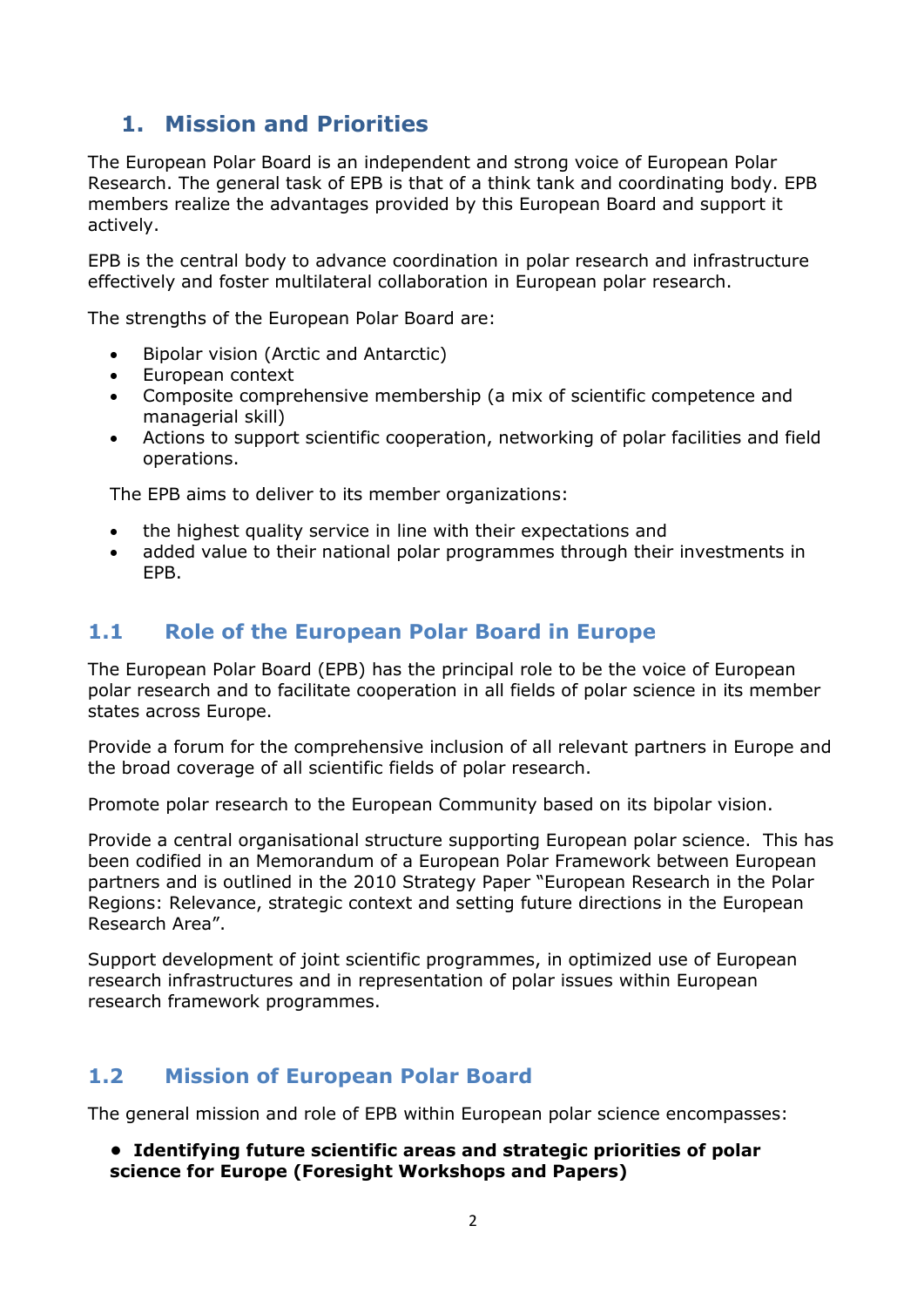Based upon global science priorities and challenges EPB shall work together with international polar organizations to promote polar science. Also to work towards implementation of scientific initiatives at the European level to identify areas and challenges where European scientists, organizations and infrastructure are particularly well poised to make strong contributions. EPB will also identify issues of specific interest to its member countries, with relevance at the European and international level. This work will be summarized in the EPB Strategic Position Paper, to be revised and updated every 3 years to reflect the progress of polar science in a global context. It needs to have impact on the European polar developments and polar institutions within Europe.

#### **• Coordinating scientific agenda setting and represent it in European Policy Formulation (policy information and briefs on topics of common interest of members).**

EPB shall create and maintain strong links to European and international decision makers and funding agencies, in order to provide timely and relevant information on strategic scientific issues and scientific needs, to highlight important results, and to provide forward-looking perspectives on polar research. Such activities will be based on the Strategic Position Paper, and regular and open discussions between the EPB members.

#### **• Representing European Polar Research in the global context**

EPB will work with international organizations involved in polar research to promote topics of joint relevance for Europe.

#### **• Developing or supporting concepts for joint use of polar infrastructure**

EPB shall foster and support bottom-up (operator and science driven) initiatives on multilateral collaboration by creating and supporting fora (workshops, seminars) for discussions on infrastructure and project collaborations, by giving European level endorsement of prioritized initiatives and by networking and capacity building for the use of EPB members.

# <span id="page-2-0"></span>**1.3 Support of Scientific Areas**

<span id="page-2-1"></span>Scientific priorities have to be of common interest for the members. They should be identified in a foresight process and can be further developed by specific working groups. The promotion of scientific areas can be supported by:

Information to policy makers and briefings.

 installing and organizing working groups that develop multilateral, internationally recognized collaboration (but with limited financial support by EPB).

initiating joint projects in collaboration with IASC, SCAR if possible1.4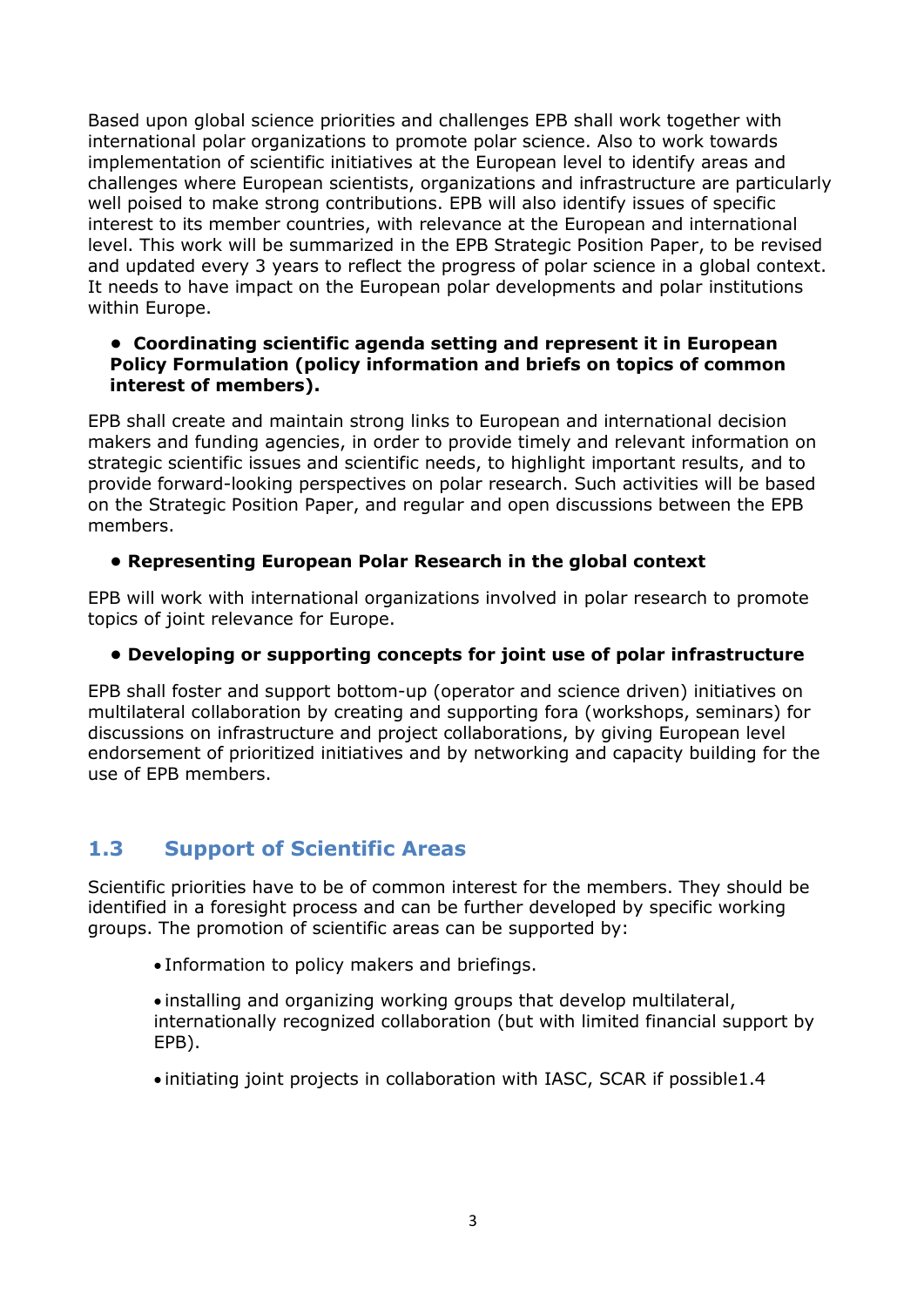## **1.4 Optimizing Use of Polar Infrastructure**

Polar science depends heavily on the use of adequate infrastructure, such as polar stations, ice breakers or ice-strengthened vessels, airplanes, and monitoring stations. With accelerative demands for advanced technological support, ever increasing costs of fuel and operations, and enhanced competition from emerging polar nations, Europe must master well-coordinated and effective research infrastructures to maintain a strong position in polar and climate research.

Strengthening the shared use of infrastructure within the EPB members and promoting proper joint initiatives would be a major advantage for European polar science. This can be achieved by:

- developing concept/rules for increased sharing of available infrastructure
- promoting projects for flagship research infrastructure

#### <span id="page-3-0"></span>**1.5 Cooperation with other Organizations**

Polar science is by nature global science and needs close contact with international organizations and committees that address partially polar themes. While individual nations or research institutions are generally represented in these organizations, EPB should be the European voice on issues related to joint EPB projects or activities.

## <span id="page-3-1"></span>**2. Governance and Funding**

Recognizing the mission and priorities of the European Polar Board it agrees on the following governance and financial model to support the activities and development of the European Polar Board (EPB).

### <span id="page-3-2"></span>**2.1 Membership of Organizations and their Representatives**

Joining of new members: All European countries can apply for membership. A member organization shall represent the national polar research activities of its country and be a major national operator or programme. Normally, one or two organizations per country can participate, unless there are particular reasons to consider.

Each member organization is entitled to a representative, and each country has one vote. If a country is unable to send any representative, voting can be made by proxy based on a written statement by the absent member organisation formally to be registered by the chair stating who is entitled to vote on his/hers behalf.

EPB member representatives do not serve terms. They represent their organizations as long as they hold appropriate national positions. They may, on occasion, send a designee when they are unable to attend.

The board shall operate under the EPB decision principles. It will respect all its members, and thus strive to reach compromise and consensus decisions. If no consensus can be reached, decisions will be based on statutory majority votes, i.e. two thirds majority.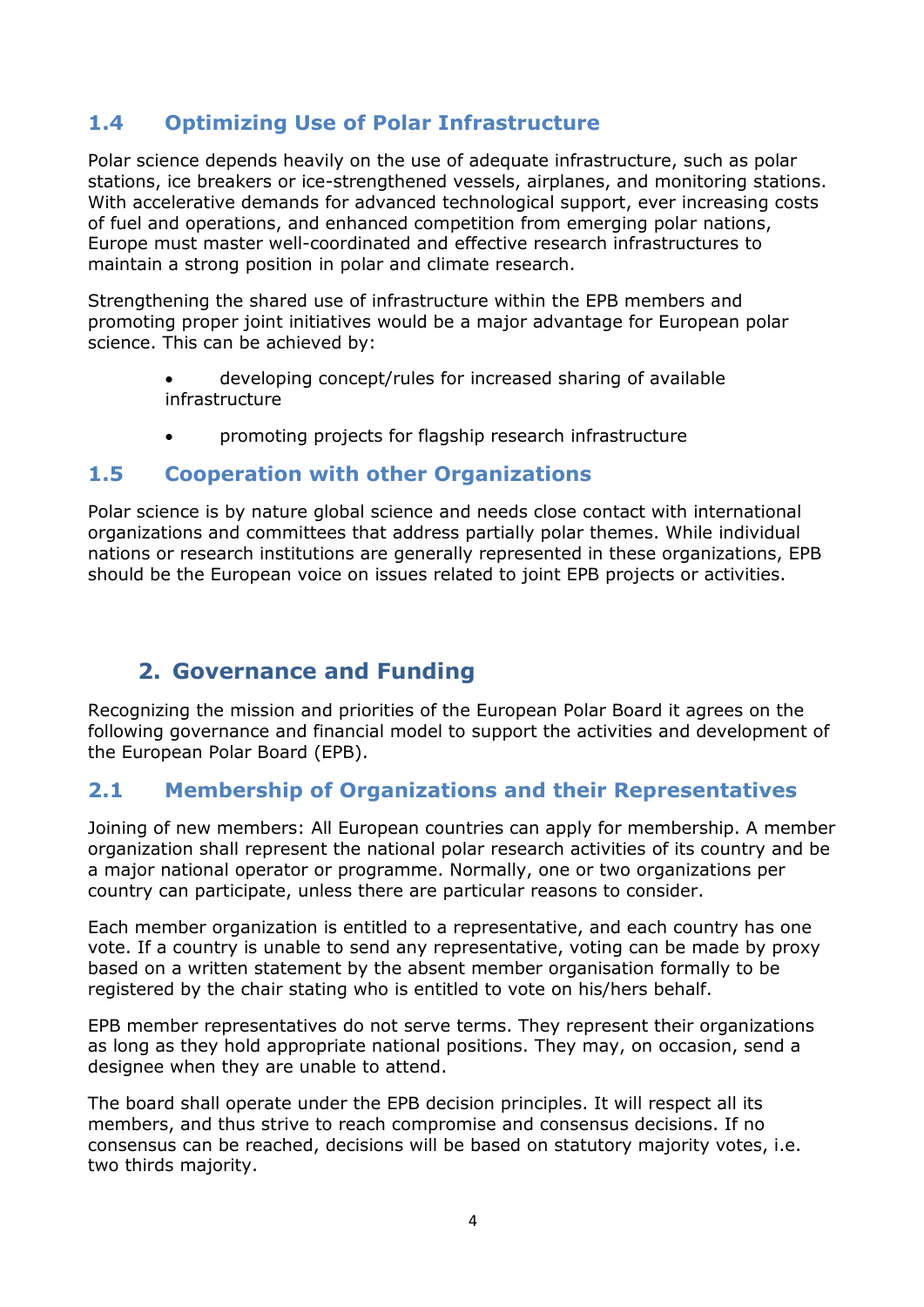The gender and age balance of the Board's representatives should be constantly reviewed, and nominations from national members should take this aspect into consideration.

Withdrawal of members: One year notice is required for an organization to cease its membership.

The Plenary Assembly is composed by the member organization representatives. The Plenary will meet at least once a year, to oversee the governance and budgets of the EPB and provide strategic decisions for implementation by the ExCom and the secretariat. The members take all reasonable steps to make themselves available to participate in the face-to-face meetings of the EPB.

The EPB-members will pay their own costs (travel etc.) for attending the meeting. The EPB Executive Secretary and other persons whose presence is required shall participate in these meetings at the invitation of the EPB chair.

The Plenary can form action groups for certain tasks.

**Observer Organizations** are accepted during open sessions. The criteria for such status should be strict, to ensure that the informal and cooperative spirit of the EPB is kept alive.

Applications or invitations for membership or permanent observer status shall be presented to the EPB Plenary. Applications or invitations for temporary observer status shall be presented to the EPB ExCom. New member organizations and observers are accepted by statutory majority vote of the Plenary.

Criteria for accepting or inviting observers are:

- representing key top level organizations active in polar research, infrastructure and/or policy
- representing indigenous Arctic peoples
- representing or are in a key coordinating way involved in EPB's top priority polar programmes, e.g. chairs of working- or actions group or so-called taskforces.

The inclusion of observers representing indigenous Arctic peoples and key Arctic and Antarctic organizations is prioritized.

### <span id="page-4-0"></span>**2.2 Composition and terms of the Executive Committee**

The rules on the composition and terms of the ExCom are formalized in the following way:

- Size: the maximum amount of ExCom members should be four, plus the chair,
- Length: the length of their term is two years,
- Reelection: reelection for one second term of two years is possible,
- A rotation scheme aims at reelecting two ExCom members every other year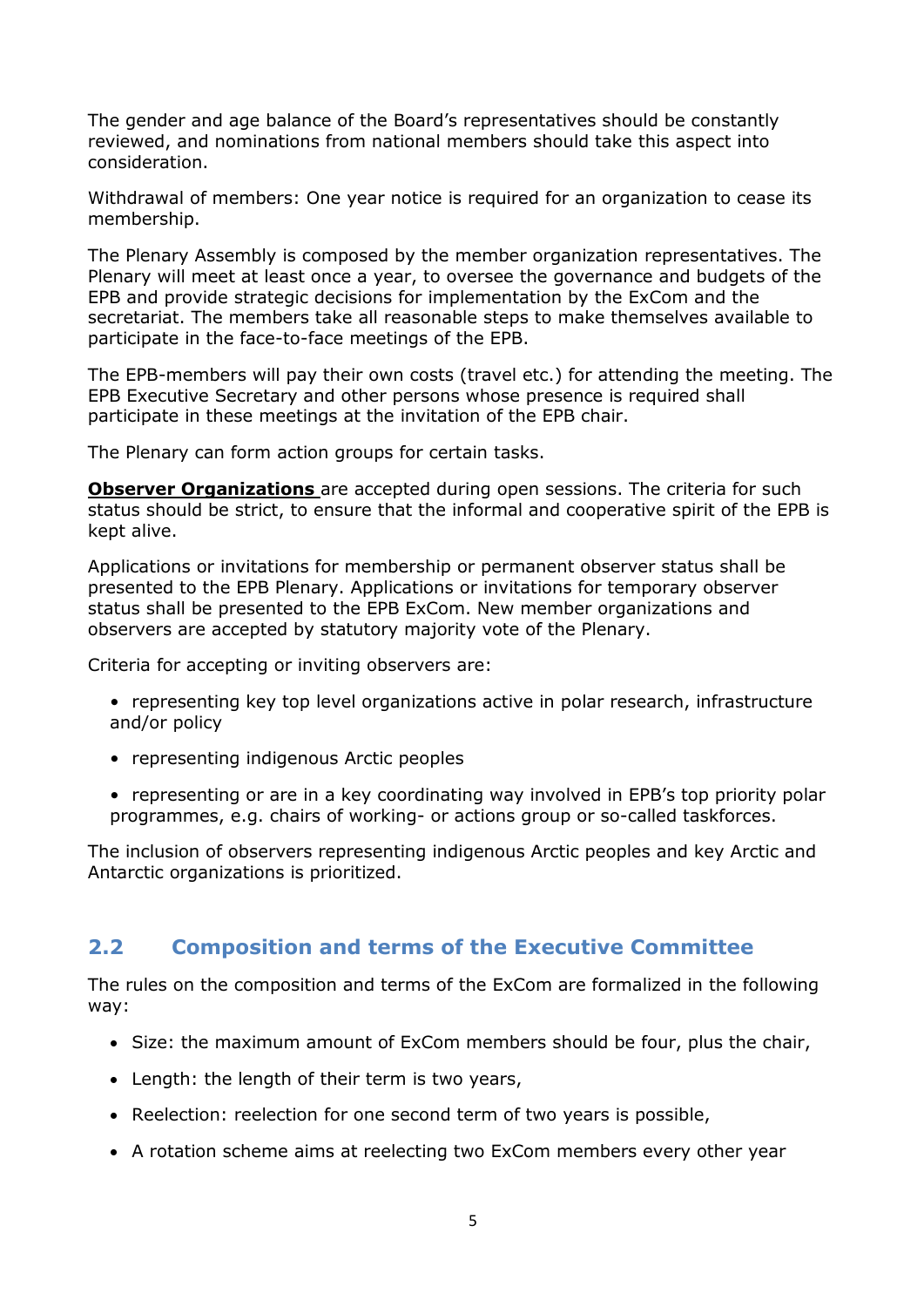- The Excom members cannot be substituted at the ExCom meetings by alternate persons.
- The Chair may invite temporary observers to the ExCom meeting.

The EPB will seek in its composition a balanced distribution over time of organizations, countries, regions and gender.

### <span id="page-5-0"></span>**2.3 Election and terms of the EPB Chair**

<span id="page-5-2"></span>The Chair can be elected from any of the members of the Board, following nomination by another EPB member. The term of the Chair is two years and may be extended by a maximum of a further two years by voting of the Plenary.

The nomination process and election will be overseen and managed by the secretariat.

The chair sets the date and location for the meeting and finalizes the agenda, in consultation with the secretariat.

In the event that the chair is not able to attend a meeting, the meeting shall be opened by the longest serving participant of the EPB ExCom who shall immediately invite the EPB to select an acting-chair for the meeting while the chair is absent.

## <span id="page-5-1"></span>**2.4 Legal entity of operations**

The legal entity of EPB operations will be a European or (inter)national organization with appropriate financial means and legal personality.

It must provide an independent European Environment for the Board's operations and not exert any national preference into the work of the secretariat. It must have the possibility for yearly independent auditing of accounts, accounting on a continuous basis and support for Human resources. The legal entity collects the EPB funds.

## **2.5 Funding Model**

The funds to support the Board's activities shall be collected from the member organizations every year by the legal entity hosting EPB.

The level of membership contribution for each country is based on broad weighting of GIP (Gross Internal Product) and reasonable considerations of the scale and activities of the Polar Programme (appendix 1).

The financial model with five base levels allows for differences between countries while keeping the number of levels reasonably low. Where needed, a transitional period of two years is allowed for to adjust contributions from member organizations to the required fee level.

The yearly fees may be adjusted by statutory (two-thirds) majority vote of the Plenary.

Irrespective of contribution level, each country has one vote.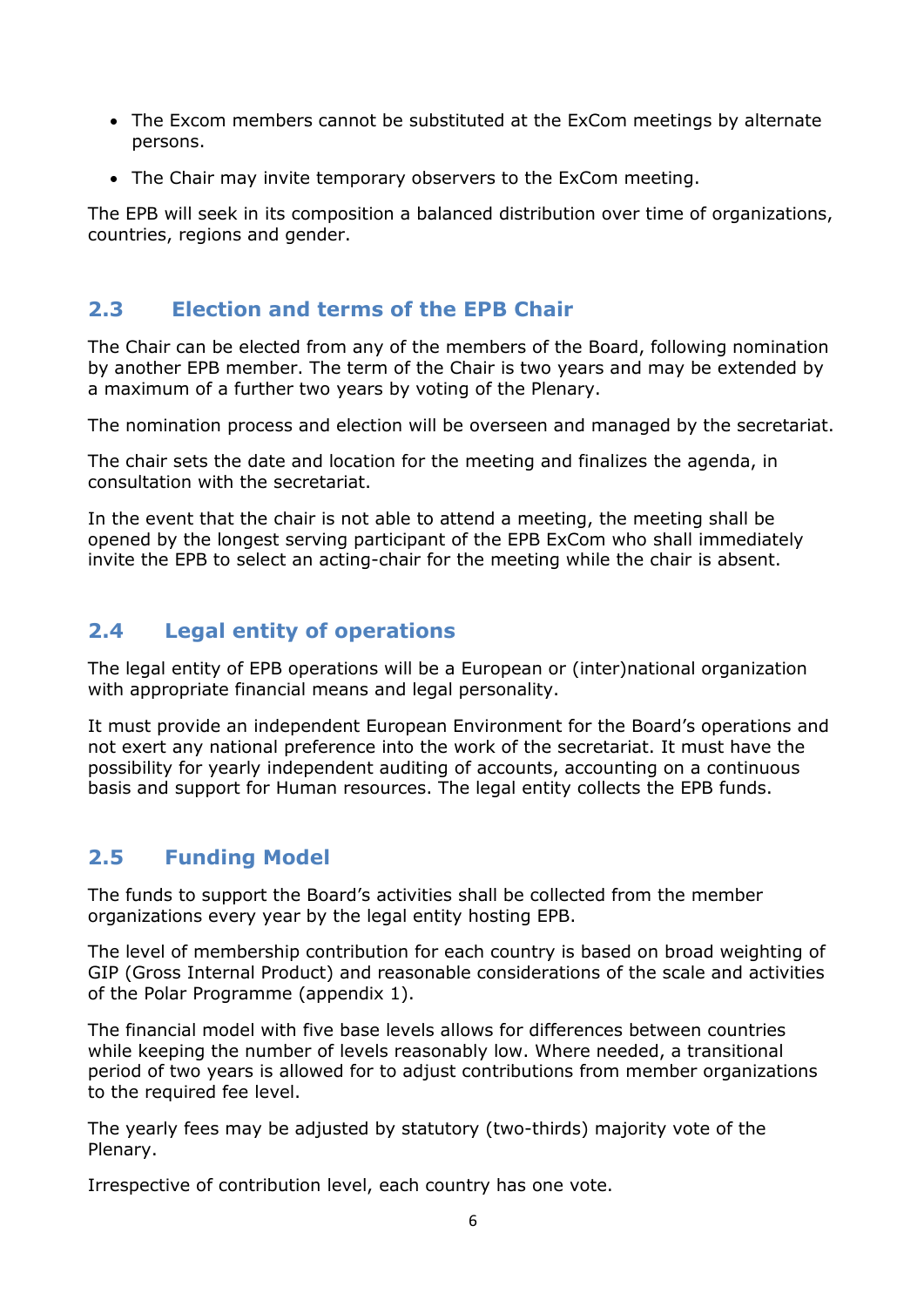### <span id="page-6-0"></span>**2.6 Appointment of the EPB staff (Secretary and secretarial staff)**

The secretariat should be managed by a core staff, initially equivalent to up to two full time positions, with an Executive Secretary with a direct responsibility to the Board for running the EPB Secretariat and coordinating its activities, and administrative staff to support clerical tasks and communication.

There are possibilities for secondment from an EPB member organization, on the premise that the secretariat's independence from national preferences and priorities is honoured.

The Executive Secretary must lead the Secretariat in the development and implementation of the Board's work. The Executive Secretary provides overall strategic guidance and management, develops and implements an annual work programme, best meeting the combined needs of the membership.

The Executive Secretary oversees the Board's budget and expenditure, and reports this to the plenary meetings, for approval by the Board. Under the responsibility of the Executive Secretary, the Secretariat prepares reports to the plenary, on the Secretariat activities and the overarching science policy developments.

A review of the secretariat's work should be carried out every year to ensure delivery and productivity in line with the Board's strategic and operational objectives.

The core staff shall be supported by the core budget and is not to be reliant on contract activities. This does not preclude the possibility to hire temporary staff for particular purposes, following approval by the ExCom. External contracts can be developed only if within the Board's development priorities.

All permanent and temporary staff of the EPB shall be recruited by the host organization, after approval by the Chair and ExCom.

# <span id="page-6-1"></span>**3. Transparency and Information flow**

The support and guidance of policy makers to help reach decisions in educational, financial and governance issues is a vital component within the portfolio of communication dedicated to polar issues. There is an increasing need to extract important and validated results from polar research programmes to transfer advice to policy makers, and alerting key constituencies on emerging threats. In this respect it is necessary that the polar research community should seek to speak with one voice. A suitable platform for this exchange and coordination must be provided by the European Polar Board.

Within the EPB there must be a clear distribution of tasks and transparent processes for decisions.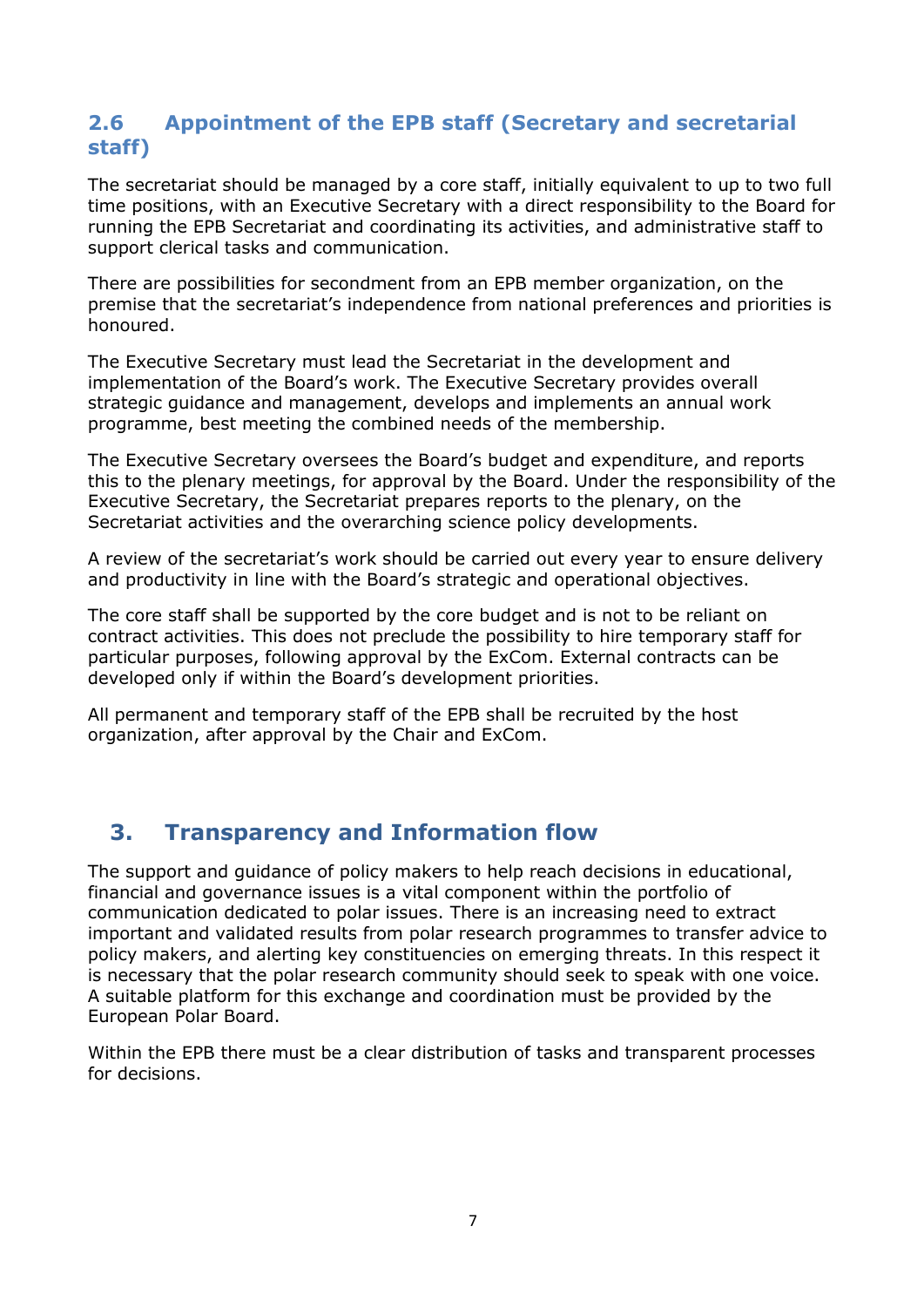### <span id="page-7-0"></span>**3.1 Duties of the ExCom**

EPB mission shall each year be broken down into actions organized into separate dossiers. Each of these will be led by an identified member of the ExCom, which can organize work together with other EPB members. The Secretary and the secretariat will provide support to achieve the goals within each dossier. A plan on deliverables and status of completion will be presented annually by the responsible ExCom member to the Plenary for advise and approval.

Key dossiers are to be connected with the mission of the EPB.

Within ExCom key dossiers are:

- Support of scientific areas
- International collaboration
- Cooperation on infrastructures;
- Information flow and outreach.

Other dossiers will be organized as needed. One person can be responsible for more than one topic.

The EPB mission shall be evaluated after three years with respect to results of these actions.

### <span id="page-7-1"></span>**3.2 Information flow inside the EPB**

Fast and regular information flow, transparency and representativeness within the EPB are essential for its success and must be top priorities in all EPB decisions. This will be a way to encourage member engagement in the activities of the Board.

**Internal Report** - A quarterly report on progress of activities, upcoming EPB events and upcoming funding opportunities of potential interest will be circulated to all members. This will be an internal (but not confidential) information channel, in a simple report format.

**Priority Internal Note (PIN)** - For urgent actions by the ExCom needing input from members (e.g. international partnerships involving the name of the EPB, coordinated project proposals by the EPB, etc.) an internal and confidential note, in simple format is to be circulated to all members. This note will clearly state the feedback needed from members and deadlines. PINs have no periodicity and should be only used for important and urgent matters.

**Intranet** – The intranet includes all documentation prepared by the EPB and a special section containing the Internal Reports and Priority Internal Notes. The structure will be organized so that members will immediately understand the hierarchy of documentation. Essentially, a reorganization of the structure of the existing webpage with documentation for members is proposed here.